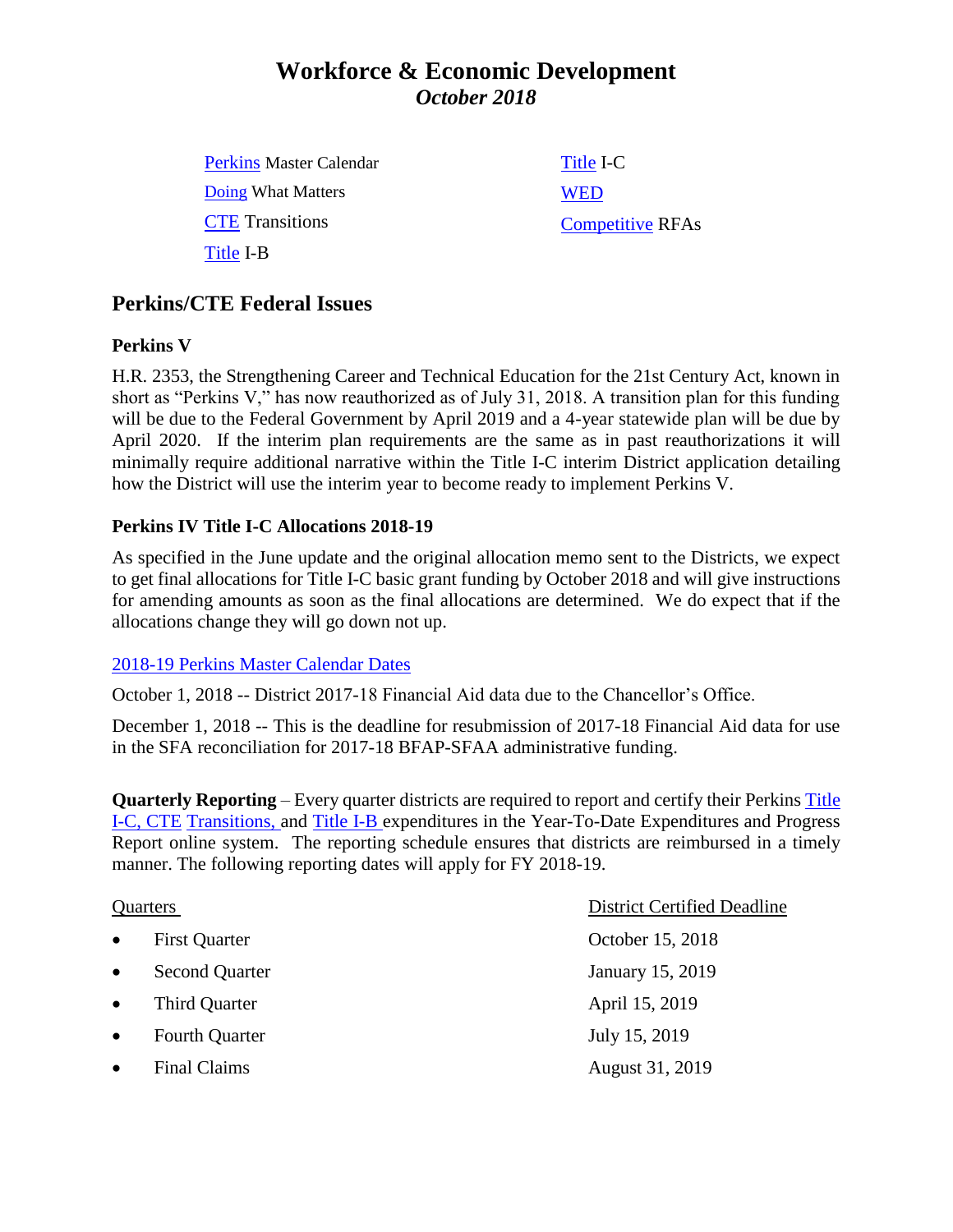## **Doing What Matters**

### **September 2018 Issue**

**In This Issue**

[Ton-Quinlivan Selected for Executive-in-Residence at Silicon Valley's Institute for the Future](https://outlook.office.com/owa/?realm=cccco.edu&exsvurl=1&ll-cc=1033&modurl=0&path=/mail/AQMkADBjOGMxMmJmLTI0ODEtNGJmNi1iMzlhLTYzNGI5ZjEyYzJlMwAuAAAD%2BthO%2BDH%2F0hGCTwCgyc%2Bh7QEA3puQVLsX5UOjqwpTNjQwpAAkeASyWAAAAA%3D%3D#x_LETTER.BLOCK70)

[Ryan Craig Releases New Book about Forces Seeding Cheaper and Faster Alternatives to](https://outlook.office.com/owa/?realm=cccco.edu&exsvurl=1&ll-cc=1033&modurl=0&path=/mail/AQMkADBjOGMxMmJmLTI0ODEtNGJmNi1iMzlhLTYzNGI5ZjEyYzJlMwAuAAAD%2BthO%2BDH%2F0hGCTwCgyc%2Bh7QEA3puQVLsX5UOjqwpTNjQwpAAkeASyWAAAAA%3D%3D#x_LETTER.BLOCK94)  [College](https://outlook.office.com/owa/?realm=cccco.edu&exsvurl=1&ll-cc=1033&modurl=0&path=/mail/AQMkADBjOGMxMmJmLTI0ODEtNGJmNi1iMzlhLTYzNGI5ZjEyYzJlMwAuAAAD%2BthO%2BDH%2F0hGCTwCgyc%2Bh7QEA3puQVLsX5UOjqwpTNjQwpAAkeASyWAAAAA%3D%3D#x_LETTER.BLOCK94)

[Lynn Shaw Featured in Apprenticeship Documentary](https://outlook.office.com/owa/?realm=cccco.edu&exsvurl=1&ll-cc=1033&modurl=0&path=/mail/AQMkADBjOGMxMmJmLTI0ODEtNGJmNi1iMzlhLTYzNGI5ZjEyYzJlMwAuAAAD%2BthO%2BDH%2F0hGCTwCgyc%2Bh7QEA3puQVLsX5UOjqwpTNjQwpAAkeASyWAAAAA%3D%3D#x_LETTER.BLOCK99)

[Apply for \\$1 Billion Wage Gain Challenge](https://outlook.office.com/owa/?realm=cccco.edu&exsvurl=1&ll-cc=1033&modurl=0&path=/mail/AQMkADBjOGMxMmJmLTI0ODEtNGJmNi1iMzlhLTYzNGI5ZjEyYzJlMwAuAAAD%2BthO%2BDH%2F0hGCTwCgyc%2Bh7QEA3puQVLsX5UOjqwpTNjQwpAAkeASyWAAAAA%3D%3D#x_LETTER.BLOCK98)

[Workforce Division Staff Tours Impacts of Strong Workforce Funds at Sierra College](https://outlook.office.com/owa/?realm=cccco.edu&exsvurl=1&ll-cc=1033&modurl=0&path=/mail/AQMkADBjOGMxMmJmLTI0ODEtNGJmNi1iMzlhLTYzNGI5ZjEyYzJlMwAuAAAD%2BthO%2BDH%2F0hGCTwCgyc%2Bh7QEA3puQVLsX5UOjqwpTNjQwpAAkeASyWAAAAA%3D%3D#x_LETTER.BLOCK63)

[Now Available: Career Education Campaign Collateral Materials](https://outlook.office.com/owa/?realm=cccco.edu&exsvurl=1&ll-cc=1033&modurl=0&path=/mail/AQMkADBjOGMxMmJmLTI0ODEtNGJmNi1iMzlhLTYzNGI5ZjEyYzJlMwAuAAAD%2BthO%2BDH%2F0hGCTwCgyc%2Bh7QEA3puQVLsX5UOjqwpTNjQwpAAkeASyWAAAAA%3D%3D#x_LETTER.BLOCK57)

[LaunchBoard Update: Disaggregated Data](https://outlook.office.com/owa/?realm=cccco.edu&exsvurl=1&ll-cc=1033&modurl=0&path=/mail/AQMkADBjOGMxMmJmLTI0ODEtNGJmNi1iMzlhLTYzNGI5ZjEyYzJlMwAuAAAD%2BthO%2BDH%2F0hGCTwCgyc%2Bh7QEA3puQVLsX5UOjqwpTNjQwpAAkeASyWAAAAA%3D%3D#x_LETTER.BLOCK100)

## **Other**

## **AEBG**

[Technical Assistance Provider Calendar](https://register.aebg.org/index.cfm?fuseaction=eventList)



#### **Deadline extensions**

Consortium certification of Q4 reports have been extended to Oct. 30, 2018.

2018-19 member budget and work plan due dates have been extended to Oct. 30, 2018. Consortium certification of member 18-19 budget and work

plans also have been extended, to Nov. 30, 2018.

Due dates that have not changed:

- Oct. 30, 2018: K12/COE adult student data submission in TOPSPro for Q1
- Dec. 1, 2018: 18-19 Member Expenditure Reports in NOVA for Q1

### **AEBG Webinar Schedule**

**Andragogy for 21st Century** Wednesday, Oct. 10 | 12 p.m.-1 p.m. **[Learn more and register](http://r20.rs6.net/tn.jsp?f=001SYQje_dLJwhGrhFMdTdq17vrw3PrWhpBY6A57tGAm5JW_l7e7B7z7yQy4J97r3BveLeL12vicDw4kX5HtrPLUtpIomNX_oGmx6kzhkq0NpNF0rNTJTxfI8rydWqNEMBZBBv0KXPIujxVg3Zxht6ZyDgpNmMPyVvbqAJqbeG5egAvBQ3-u1v4qdpW791m3mOKYXnnYD7x_KsAjZCPJ1Zmrm-jZsoVUKyvGttmrqmMeHsLnYRtYwDu8xG8NfPE08DFmsfTtn9d6jGZGVXbrTPOeCcPatyZBhbEPjmILRsPxvBqcR_Ed6GdwfpPmHGCcHSLlPqOYMvefwZ-iW1AIlmJfQpvxjpBaBf8L0cbeUBsejXbILi0r3-VHMXJaGukJkuS&c=oJe_--WIQOAPOI8LH1VGBD4Ur0jJwO6GPlZYqut6_WYkbl4BJmSy_g==&ch=1fPdxckqk-wS1XsFyNclroEBzPoquOm2CVOEimPB8ouFbgiVxp8vzQ==)**

**Leveraging AEBG to Improve Community Partnerships** Wednesday, Oct. 24 | 12 p.m.-1 p.m. **[Learn more and register](http://r20.rs6.net/tn.jsp?f=001SYQje_dLJwhGrhFMdTdq17vrw3PrWhpBY6A57tGAm5JW_l7e7B7z7wB72L3jQ9rCvgTS77j8NxRZfx69Br_c0KCC_D2xfuISddswSiOBOp0Q_M4TZ079fOK7zcSgPp6FoHYQkAlBB_hKqTkEgv2AJV3FFC9t51KzJXKhAjTY-LTxzV_Gr21U8wUJ-QsFfYXPuFqyvAmwe4H4KsWvtSakg7g2bmG2xDzlVgD_DE8RmS216ioXcC_daRv58ciGm7LsTyf1hzrbavRrgbNWSeAUs87_oxDk-q4ZeQDzVUXjFyQP95_sv42UnQaCxKTZIb4GMBv8kWT7yFWA-Tnfii_dsSb0hnLW37IvnT2gS8xl4D-IJ-fRf86gE2YJ2NTdGFny&c=oJe_--WIQOAPOI8LH1VGBD4Ur0jJwO6GPlZYqut6_WYkbl4BJmSy_g==&ch=1fPdxckqk-wS1XsFyNclroEBzPoquOm2CVOEimPB8ouFbgiVxp8vzQ==)**

**Beginning of the Year Adult Education** Wednesday, Oct. 24 | 1:30 p.m.-3 p.m. **[Learn more and register](http://r20.rs6.net/tn.jsp?f=001SYQje_dLJwhGrhFMdTdq17vrw3PrWhpBY6A57tGAm5JW_l7e7B7z7yQy4J97r3Bv_ZcoR1z4Nxp3QmHfr1HN_aUedHekXL9GhI8tusgItFgkDYNUEnDt9FYRHV41Xrm04oFU9gy3Kk8PY5V44nQ5u0LDY3XFL4BkBDajaHAqxedMePAbJBFMiP6Yo0wYNUNXKk4WDs-JLLcbbetVn-1T8P4DszKfzJTmcTI2tzcd1IqJaqzSNkFDBSB99XZ-JUcyEE2a1K8zoUb5QJHR_mKIHvJqMABrBCLR9BSCwd_1hqRNxY18TpmCgNHZhXjog6My2YaCUORXQb4wdeS3XwSncibWL8vEmOPrSxxtyiNTmjHcyBs0c1jljq_ngtnT2CHi&c=oJe_--WIQOAPOI8LH1VGBD4Ur0jJwO6GPlZYqut6_WYkbl4BJmSy_g==&ch=1fPdxckqk-wS1XsFyNclroEBzPoquOm2CVOEimPB8ouFbgiVxp8vzQ==)**

**Implementing a Data Dialogue Protocol to Target Instruction and Improve Student Outcomes** Monday, Oct. 29 | 2:30 p.m.-4 p.m.